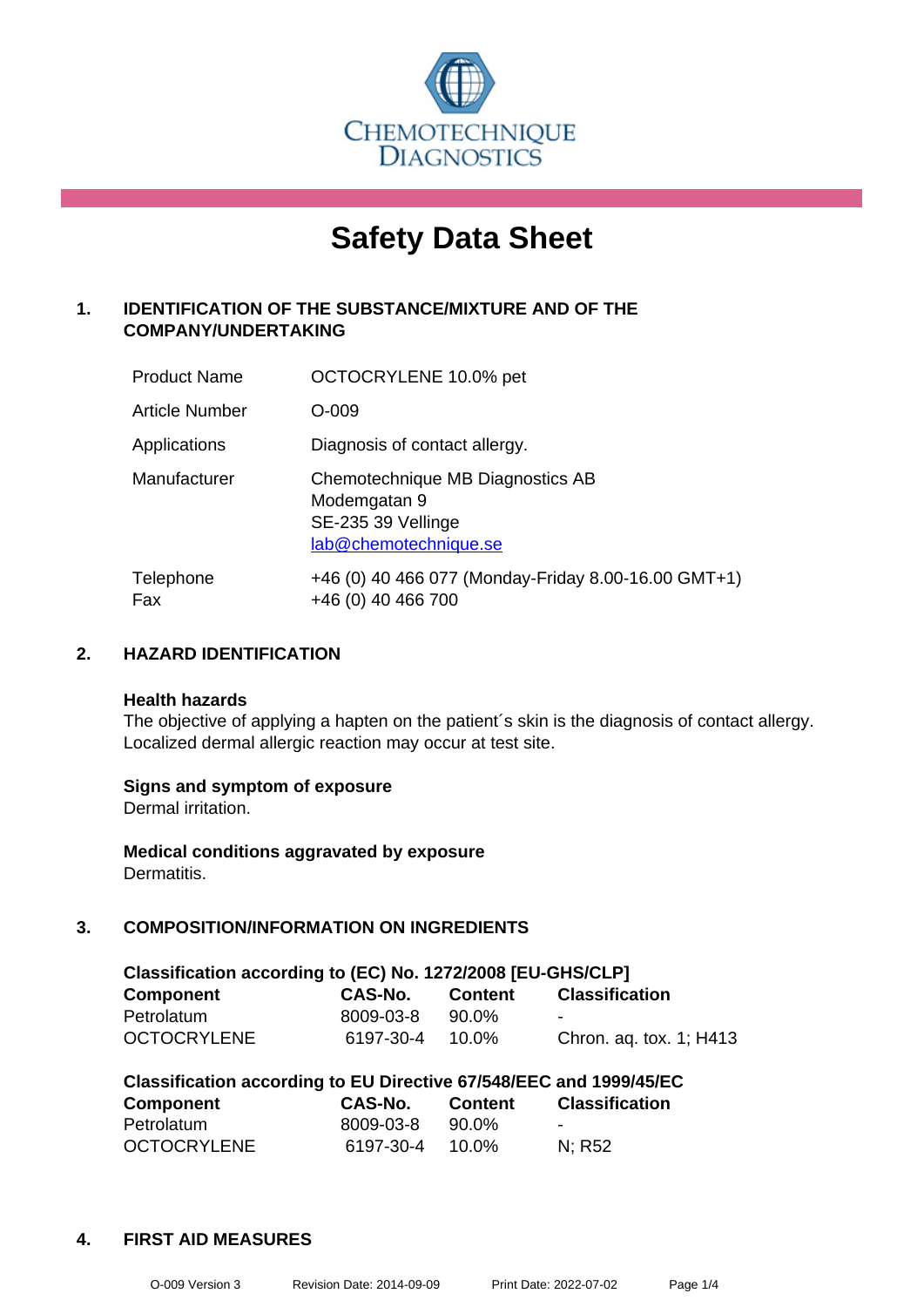#### **Emergency and first aid procedures**

Obtain medical attention.

## **5. FIRE-FIGHTING MEASURES\***

### **Suitable extinguish media**

CO2, powder or water spray. Fight larger fires with water spray or alcohol resistant foam.

### **For safety reasons unsuitable extinguishing agents** Water with full jet.

**Special protective equipment for fire-fighters** Wear self-contained respiratory protective device. Wear fully protective suit.

\*Data is shown for petrolatum only

## **6. ACCIDENTAL RELEASES MEASURES**

**Steps to be taken if material is released or spilled** Contain and place in a closed container.

## **7. HANDLING AND STORAGE**

**Precautions to be taken in handling and storage** Store dark at 5-8°C. Avoid extended exposure to light. FOR EXTERNAL USE ONLY.

# **8. EXPOSURE CONTROLS/PERSONAL PROTECTION**

**Respiratory protection** Not required.

**Ventilation** Local exhaust.

**Protective gloves** Disposal gloves.

# **Eye protection**

Not required with normal use.

### **Work/Hygienic practices**

Wash hands after each use.

# **9. PHYSICAL AND CHEMICAL PROPERTIES**

Appearance Ivory White Semi-solid Odour **Odourless** 

Melting point\* 50-55° C Boiling point\* No data available Flash point\* >100°C Self ignition\* Product does not self ignite.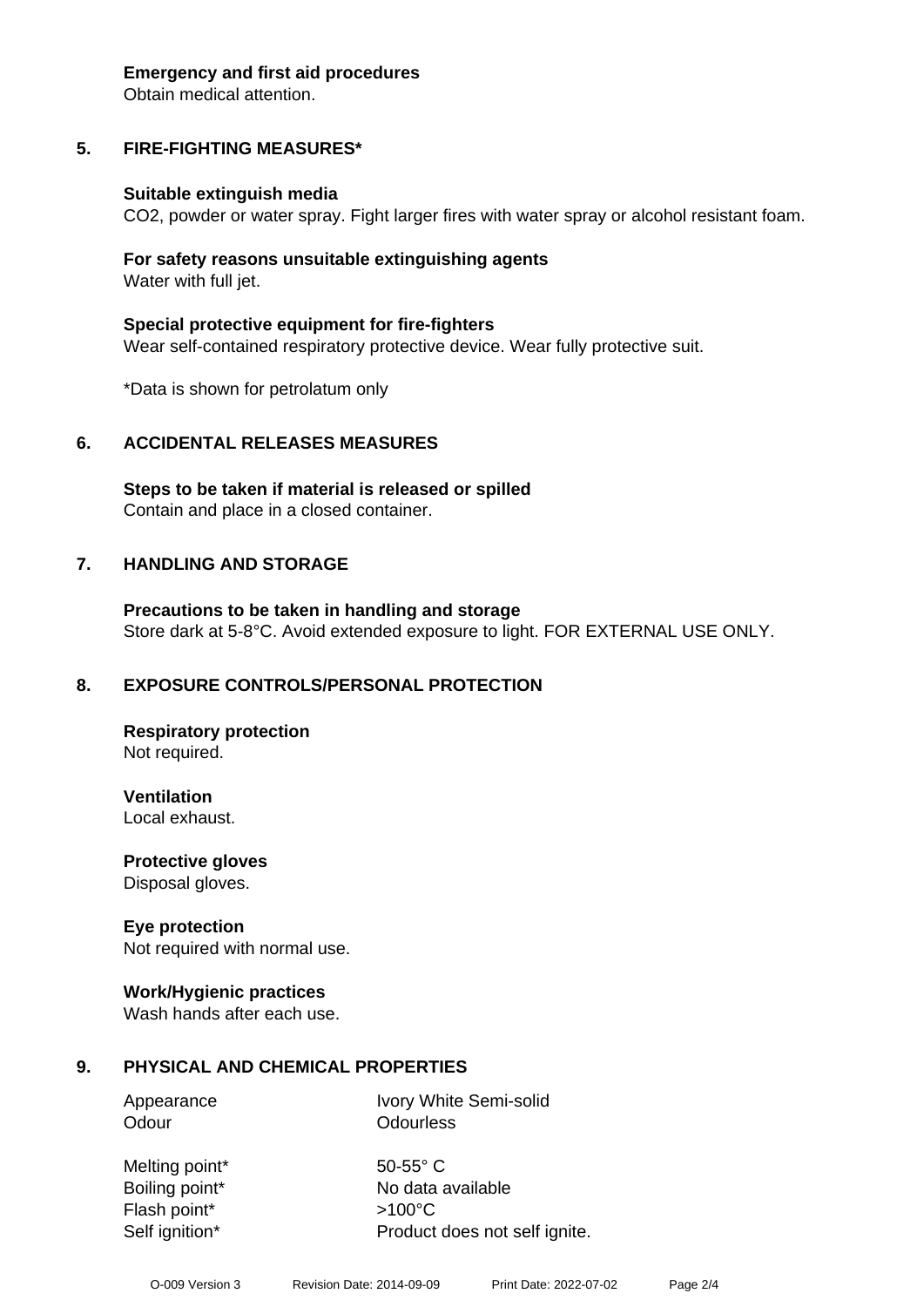Density\* No data available. Solubility in/Miscibility with Water\*

Danger of explosion\* Product does not present an explosion hazard. Insoluble

\*Data is shown for petrolatum only

### **10. STABILITY AND REACTIVITY**

#### **Incompability**

May react with strong oxidizing agents.

#### **Stability**

Stable at recommended storage conditions.

#### **Hazardous byproducts**

Combustion may generate CO, CO2 and other oxides.

### **Hazardous polymerization**

Will not occur.

### **11. TOXICOLOGICAL INFORMATION**

No data available.

### **12. ECOLOGICAL INFORMATION**

No data available.

### **13. DISPOSAL CONSIDERATIONS**

**Waste disposal method** Comply with federal, state/provincial and local regulation.

#### **14. TRANSPORT INFORMATION**

Not dangerous goods.

### **15. REGULATORY INFORMATION**

The classification is according to the latest editions of the EU lists, and extended by company and literature data.

### **16. OTHER INFORMATION**

#### **Text of H-statements and R-phrases mentioned in Section 3**

| Chron. aq. tox. 1 |                           | Chronic aquatic toxicity (Category 1)     |          |  |
|-------------------|---------------------------|-------------------------------------------|----------|--|
| H413              |                           | May cause long lasting harmful effects to |          |  |
|                   |                           | aquatic life                              |          |  |
| N                 |                           | Dangerous for the environment             |          |  |
| R <sub>52</sub>   |                           | Harmful to aquatic organisms              |          |  |
| O-009 Version 3   | Revision Date: 2014-09-09 | Print Date: 2022-07-02                    | Page 3/4 |  |